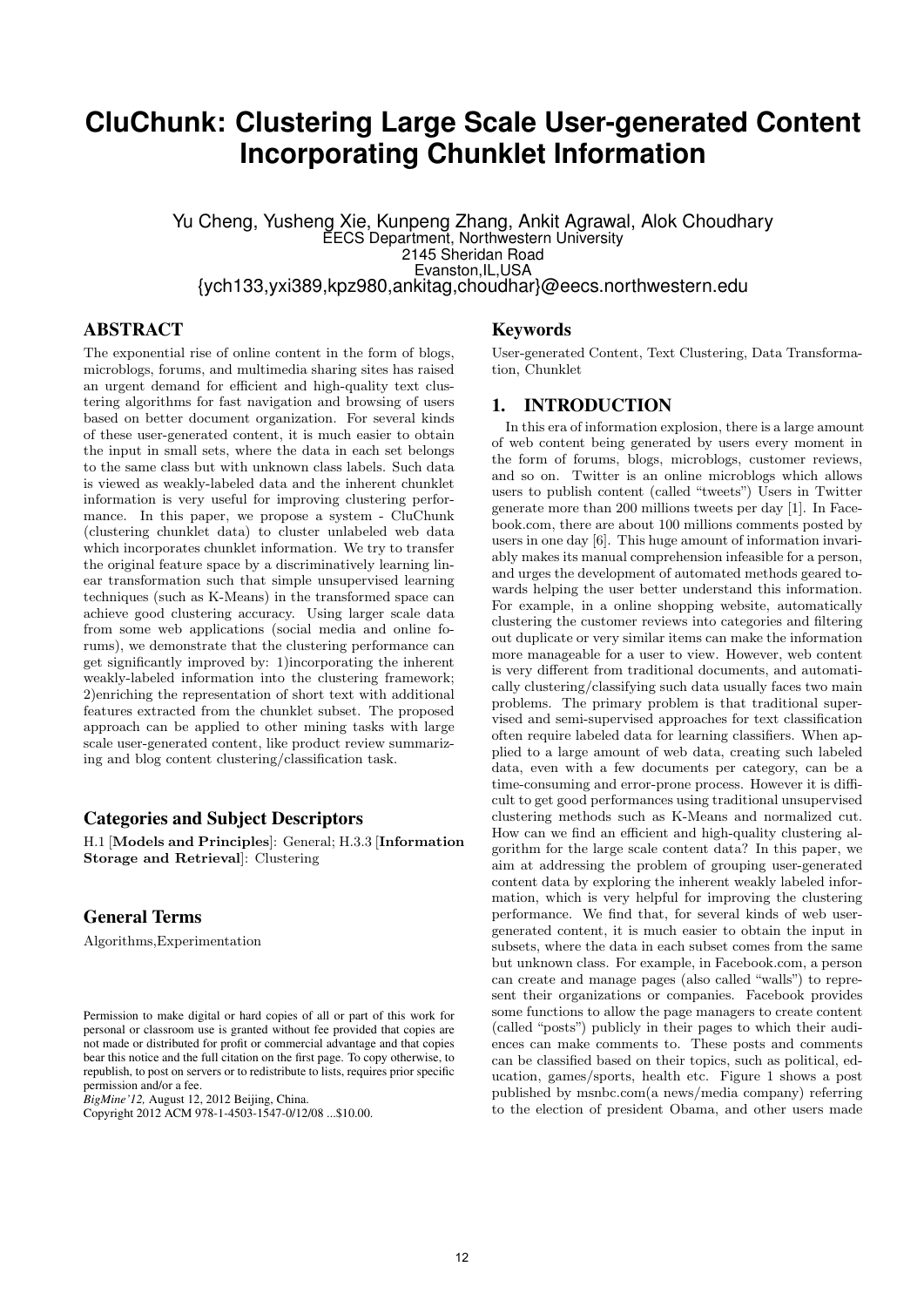

Figure 1: An illustration of a post and its comments in msnbc.com wall from Facebook.com

their comments to this post. Nearly all of the comments talk about the election or opinions to Obama and belong to the same topic (i.e. election or political). Such comments be obtained automatically and stored in a database structurally as shown in Figure 2. Facebook provides APIs (http://developers.facebook.com/) for the downloading of posts and comments. When downloading a post we can also get all the comments within that post, with each comment corresponding to a unique post ID. In our database, the comments as well as the corresponding post are stored. Comments related to the same post are collected in one subset with the same (although unknown) label, and there are many small subsets in the whole dataset. This assumption would be true in a majority of cases in the real-world data. Similar paradigm can be found in forums data. In a forum like  $Flyertalk$  (http://www.flyertalk.com/forum/), there are a lot of user-generated content posted per day with different topics varied from flight, hotel, traveling etc. One user can post a message(usually called "thread") related to a specific topic and others can reply the thread. All the replies made to a specific thread are viewed in a subset and have the same topic label.

This kind of data is actually weakly labeled data and all the subsets are known as *chunklets*. The *chunklet* is defined as a subset of points that are known to belong to the same although unknown class [4]. It is important to notice that such a scenario yields positive pairwise relation, i.e., 'X is similar to Y' if X and Y belong to the same chunklet but never gives negative relation 'X is dissimilar to Z' if X and Y belong to different chunklets as even two items from different chunklets may have the same (unknown) label. There are some previous works about data with chunklet information [4, 19, 17, 10] using Relevant Componet Analysis(RCA). RCA is an effective linear transformed algorithm, which can be used as a preprocessing step for unsupervised clustering or nearest neighbor classification of the data. Through the transformation based on a group of chunklets, RCA can assign larger weights to relevant features and low weights to ir-



Figure 2: An illustration of how the data with chunklet information is extracted from web sites and stored in database

relevant features[17]. In this paper, we address the problem by proposing a novel method for discriminatively learning linear transformations using the chunklet information. The key advantage of our technique is that it results in transformation space that are better for class discrimination than RCA. We focus on discriminatively learning linear transformations in order to improve the subsequent performance of unsupervised learning techniques in the transformed feature space. The second problem, when dealing with web text, it may raise challenges because of its shortness and sparseness, which makes it extremely hard to build a feature space directly for clustering and classification. In this paper, we propose a method for improving the clustering accuracy by enriching the representation of the short texts to be clustered. In our method, the conventional bag of words representation of one text item is augmented with the features extracted from other items within the same chunklet.

The main contributions of this work are as follows:

(1)We propose an algorithm to discriminatively learn a linear transformation using the inherent chunklet information extracted from web content;

(2)We improve the performance of clustering by enriching the representation of short web text using external feature source from the same chunklet;

(3)Building a complete system (Cluchunk) to extract the data with chunklet information from web, structurally store them into database and cluster them based on topic.

The proposed approach demonstrates superior performance two real-world datasets for clustering task. The rest of this paper is organized as follows: Section 2 describes the related work. Section 3 presents the architecture of our proposed framework as well as the method for for enriching the feature space. The details of the proposed transformation for clustering is given in Section 4. Experimental results are presented in Sections 5. Section 6 concludes the paper with directions for future work.

## 2. RELATED WORK

In this section, we first review some related work on web text and short text classification/clustering methods, and then review some problems associated with learning on the chunklet data.

## 2.1 Web Text Classification/Clustering

The exponential growth of online text has raised an urgent demand to understand the web text. As mentioned earlier, web text is different from traditional documents in its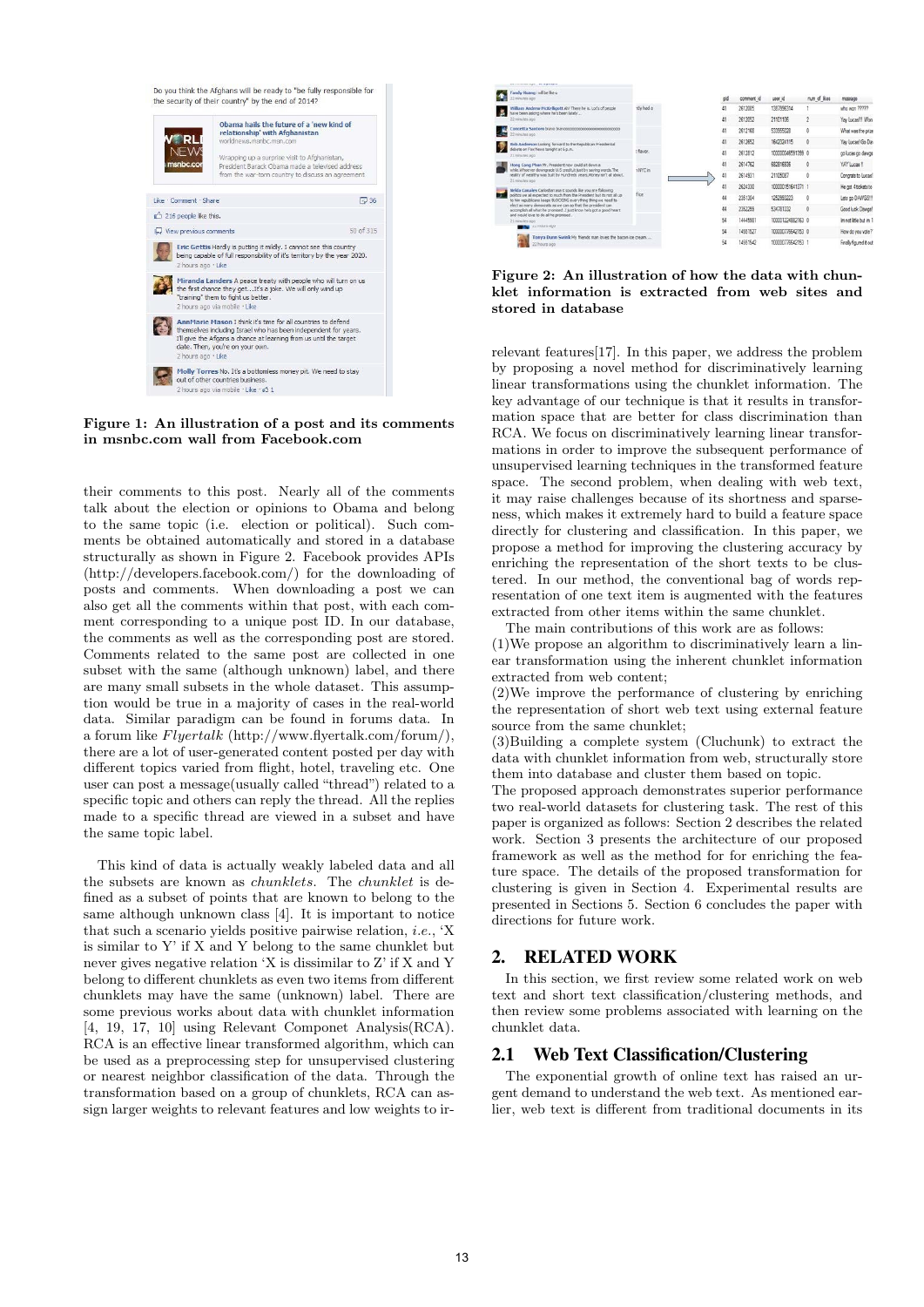shortness and do not provide enough word co-occurrence or shared context for a good similarity measure. Two major approaches have been exploited to enrich the representation of short text. One is to derive a set of explicit or implicit topics from existing large corpus and to enrich the representation of short text by using these topics. In [12, 11], the authors use Wikipedia concept and category information to enrich document representation to address semantic information loss caused by bag-of-words representation. Wikipedia is used in [9] to build a concept thesaurus to enhance traditional content similarity measurement. [7] proposed a method for improving the modeling for short text by leveraging topics at multiple granularity. Another direction for addressing the problem of short text is to directly fetch external text to expand the original text. In [3, 14], semantic similarity between words was obtained by leveraging page counts and text snippets returned by the search engine. Similarly, titles and snippets we combined to enrich the original short text, which leads to a significant improvement in similarity measurement in [2, 18, 16]. In this paper, we will follow the second approach by directly enriching the original short text with the external text. The original feature is expanded using other text within the same chunklet. In other words, the new features are a combination of the original features and the features extracted from the chunklet data. This method is efficient and suitable for large scale web data.

#### 2.2 Learning with Chunklet Data

In many unsupervised learning tasks, it is much easier to obtain the data in chunklets, without the need for labels. Each chunklet is the set in which the data comes from the same class but the actual class labels are not known. Such a scenario yields partial equivalence relations. There are some existing approaches in the literature about the learning with partial equivalence relations [20, 5]. One of the algorithms for this purpose is Relevant Component Analysis (RCA) [17]. RCA is an effective linear transformed algorithm used for data representation, which finds a linear transformation of the data such that irrelevant variability in the data is reduced. This "irrelevant variability" is estimated using chunklets. A nonlinear extension of RCA called kernel RCA was proposed by Tsang et al.[19]. However, the major drawback of RCA, similar to Principal Component Analysis (PCA), is that the transformations of RCA are optimized for representation or compression of data in a group, but may not be good enough for class discrimination [4]. In this paper, we address this problem by proposing a method for discriminatively learning linear transformations using the chunklet data. The key advantage of our technique is that it results in transformations that are better for class discrimination than RCA.

## 3. SYSTEM ARCHITECTURE

### 3.1 The General Framework

In this section we introduce the framework of the proposed system Cluchunk, which aims at building a web text clustering system with unlabeled data which incorporates inherent chunklet information. The workflow is depicted in Figure 3 and consists of three main consecutive phrases. For ease of illustration, we present an example to show how the comments from Facebook.com are grouped in the framework.

Feature Extraction: Suppose the input is comments

with short text from a Facebook wall. As we discussed in Section 1, when using bag-of-words model to represent short text, it often leads to the problem that the short text is insufficient to provide enough term frequency for classification and clustering. In this paper, we consider the closeness of data in the same chunklet and explore the chunklet feature to enrich the representation of the short texts to be clustered. We propose a 3-step-framework of feature extraction: the extraction of features from the original text, the generation of features from chunklet data and the combination of the original and generated features.

Preprocessing for unsupervised clustering: In this phase, the goal is to get the discriminatively learnt linear transformation matrix using chunklets, in order to improve the subsequent performance of unsupervised clustering techniques. Then the original data is transferred into a new representation by the transformation matrix. This transformation can be viewed as a preprocessing step for unsupervised clustering. The details will be presented in next section.

Building a Cluster: After the features are obtained and the input features have been transformed into the new space, the task is to group the comments into a specific topic. In this work, we analyze a simple paradigm: given some predefined topics, the system can cluster all the comments into groups based on the topic.

#### 3.2 Feature Extraction Using Chunklet

Similar to the approach in [14], we expand the original feature by directly fetching the external text. The feature representation is augmented with related chunklet text. The motivation is the data in one chunklet belong to the same class and we can enrich the feature representation with the other data in the same chunklet. The workflow consists of three consecutive steps, including feature extraction, feature generation and feature combination, as shown in Figure 4. The first step, feature extraction uses a simple bag of words representation. That is, each article is represented by a vector of terms appearing in the article [15]. The weight of each term is the frequency of the term in the text. The feature generated in this step is denoted as  $f_{original}$ . In the second step, the term frequency vector of the above method is augmented with selected chunklet data. For a given comment we use its related post and all other comments in the same chunklet as additional sources. Then we combine the two and apply bag-of-words to the combined text to get the feature  $f_{chunk}$ . Finally, the new representation of the given text is generated by a linear combination of the two:  $f = w_1 \times f_{original} + w_2 \times f_{chunk}$ , where  $w_1$  and  $w_2$  are the weight of the two features, and are determined empirically in this paper. We refer to this feature representation method as the Chunk method.

## 4. PREPROCESSING FOR CLUSTERING

In this section, we present how to find a good representation of the original data for clustering. We assume that the data is represented as vectors of features, and that the Euclidean distance in the feature space is used. The key point is that we transform the original data by a transformation matrix W which is learnt using the chunklet information, such that the Euclidean distance in the new feature space is so discriminative for clustering. Our work is inspired by the traditional RCA and the work from [13], in which the authors find the best Fisher's Linear Discriminant Analy-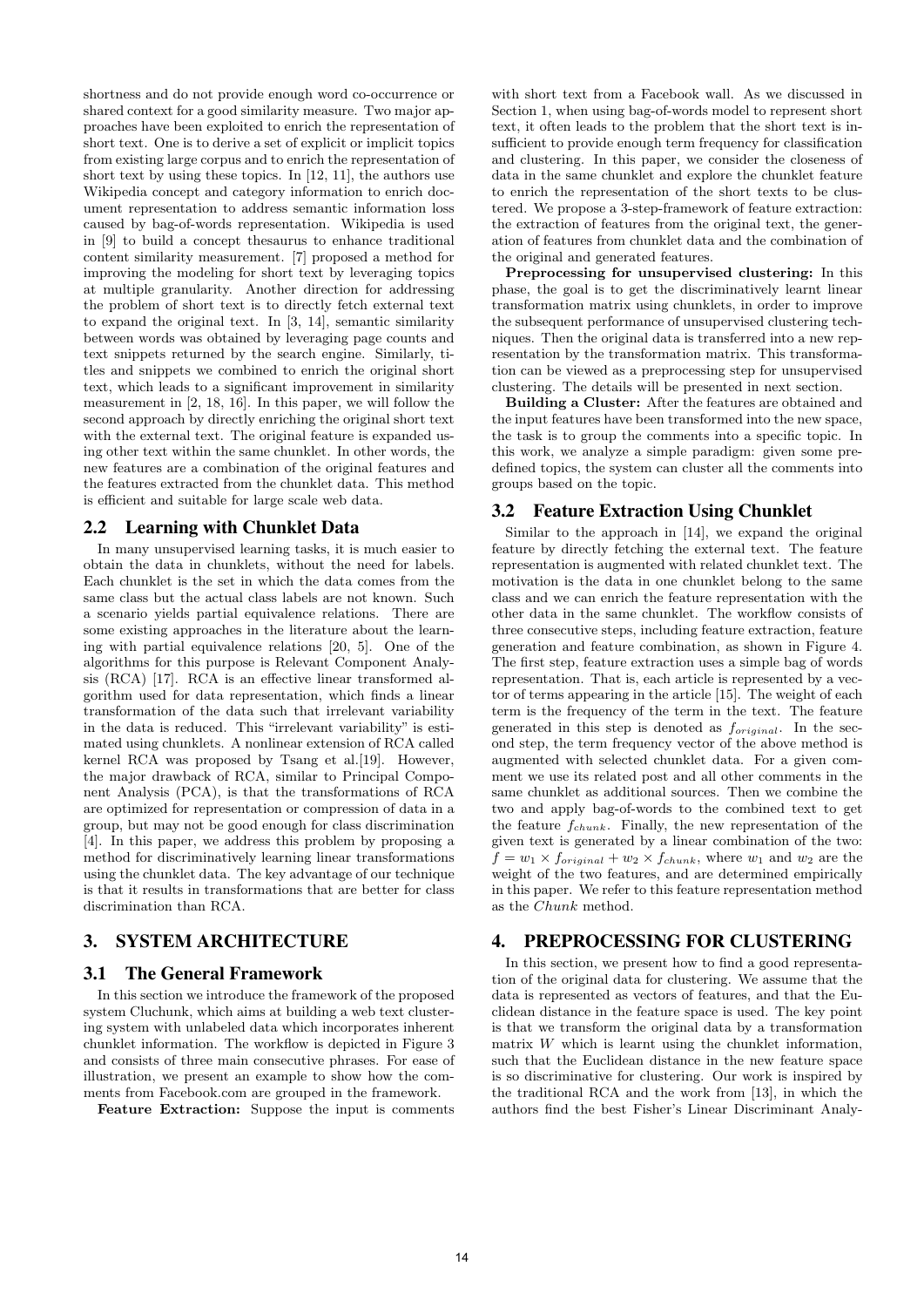

Figure 3: The overall framework of our system: Cluchunk



Figure 4: The workflow of feature extraction

sis (LDA) [8] projections using fully label data. Since our technique builds upon traditional RCA and LDA, we start with a brief review of RCA and LDA. Then we show that the method in [13] for fully supervised classification problem can be naturally extended to address the problem of clustering with chunklet information.

#### 4.1 Problem Formulation

Suppose the sample data is given by  $X = \{x_i\}_{i=1}^{|X|}$  where  $|X|$  denotes the size of the sample. Let  $X_m$  denote the set of all the data with class label  $m$ , and  $M$  denote the number of all the data with class label m, and M denote the number of classes where  $\bigcup_{M} X_m = X$ . We are provided with grouped data such that data in a chunklet share the same class label but without the exact label. Let  $H_n$  denote the sample but without the exact label. Let  $H_n$  denote the sample<br>of the *nth* chunklet where  $\bigcup_N H_n = X$ . We assume that the number of chunks N is larger than M, and  $\forall H_n \subseteq X_i$ with some unknown class label *i*. In traditional RCA, it assumes that the distribution of the mth class is normal, i.e  $X_m \sim N(\mu_m, \Sigma_m)$  and approximates the within-class scatter  $Sw$ , defined as

$$
S_W = \sum_{m=1}^{M} \sum_{x \in X_m} (x - \mu_{X_m})(x - \mu_{X_m})^T
$$
 (1)

with the within-chunk scatter matrix,  $S_q$ , defined using the chunklet sets  ${H_n}_{n=1}^N$  as,

$$
S_g = \sum_{n=1}^{N} \sum_{x \in H_n} (x - \mu_{H_n})(x - \mu_{H_n})^T
$$
 (2)

where  $\mu_{X_m}$  is the mean of data in class  $X_m$ ,  $\mu_{H_n}$  is the mean of the data in set  $H_n$ . Then the transformation matrix  $W^T$ is defined as  $W^T = V \Lambda^{-\frac{1}{2}}$ , V is the orthogonal matrix of eigenvectors of  $S_g$  and  $\Lambda$  is its corresponding matrix of singular values.  $V$  and  $\Lambda$  may be obtained from the singular value decomposition of  $S_g = V \Lambda V^T$ . Then apply  $W^T$  to the original data points x:  $x_{new} = W^T x$ . The key technique in RCA is it approximates  $S_W$  with  $S_q$  under the assumption that the chunklet is chosen randomly and is large enough. However, the projections of RCA are optimized for representation or compression of data in a chunklet, but not good for class discrimination [4].

Let us look at the supervised learning method LDA. In LDA, all the class labels are available during training and the LDA utilizes the label information to find informative projection(transformation) matrix  $W$  by maximizing the following objective function  $J(W)$ :

$$
J(W) = \frac{|W^T S_b W|}{|W^T S_W W|}
$$
\n<sup>(3)</sup>

where  $|.|$  denotes the matrix determinant and  $S_W$  is defined in (1).  $S_b$  is between-class scatter and defined as:

$$
S_b = \sum_{m=1}^{M} N_{X_m} (\mu_{X_m} - \mu) (\mu_{X_m} - \mu)^T
$$
 (4)

Here  $\mu$  is the mean of the total input  $X$  and  $N_{X_m}$  is the number of points in class  $X_m$ . In our case, since we do not have access to the class labels, LDA cannot be applied directly to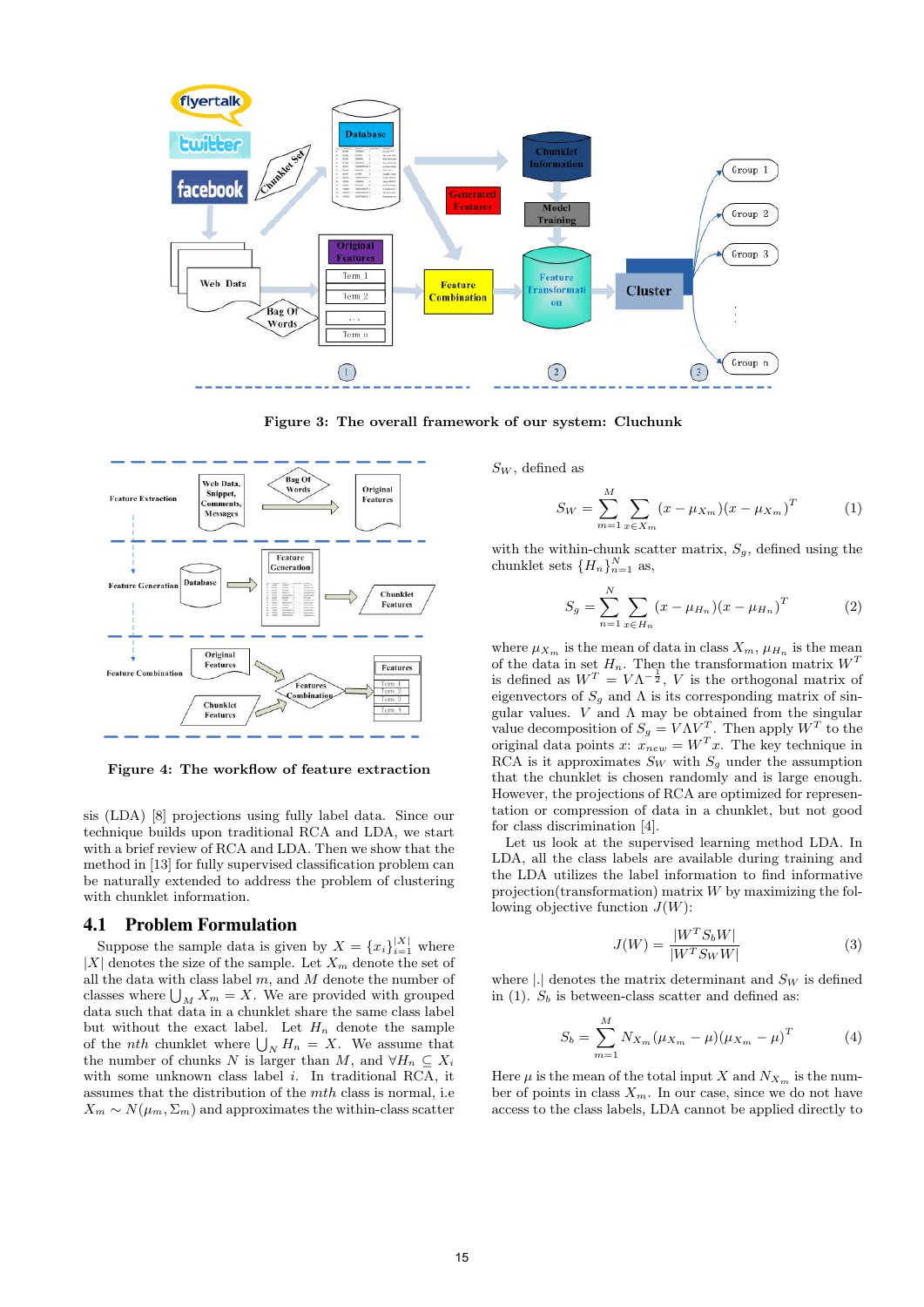learn the desired transformation. So the main problem is, given the grouped data in the form of  $X = \{H_n\}_{n=1}^{|N|}$  (instead of  $X = \{X_m\}_{m=1}^{|M|}$ , how can we learn a optimal transformation  $W$  as in using the chunklet information. This problem will be discussed in the following section.

#### 4.2 Discriminatively Learning Linear Transformation

The work of Huang et al. [13] aimed at finding the best LDA projections given fully labeled data. Following its idea, we would like to find the transformations that minimizes the within-class scatter and maximizes the between-class scatter. In other words, we want to define an objection function like (3). Since we do not have access to the class labels, we make the same assumption as made in RCA and approximate the within-class scatter,  $S_W$ , with  $S_g$  defined in (2). However the "between-chunk" scatter  $S_{\bar{g}}$ , defined as,

$$
S_{\bar{g}} = \sum_{n=1}^{N} N_{H_n} (\mu - \mu_{H_n}) (\mu - \mu_{H_n})^T
$$
 (5)

is not a good approximation of the between-class scatter  $S_b$  $(N_{H_n}$  is the number of points in chunklet  $H_n$ ). As mentioned in Section 1, two input chunklets may contain data from the same class. In such a case, it is not reasonable to define a function like (3) and no discrimination would be possible between different classes. In this work, we can just minimize the within-chunk scatter  $S_q$  while keep the between-chunk scatter  $S_{\bar{g}}$  not collapse to zero. We look for the transformation  $W$  that optimize the following objective functions:

$$
\min_{w} |W^{T} S_{g} W|
$$
  
s.t.  $|W^{T} S_{\bar{g}} W| > 0$ , and  $||\omega_{i}||^{2} = 1$  for  $i = 1, ..., m$  (6)

where  $\omega_i$  are the columns of the transformation matrix W and this objective function can be solved via generalized Eigenvalue decomposition. Similar to RCA, when  $W$  is obtained, the original data is projected by  $W$  (in the transformed space). This transformation is named as chunklet learning transformation (ChunkLT in this paper). In the transformed space, the unsupervised clustering methods are applied to the data. It is easy to prove that the ChunkLT and RCA have the equivalent computational complexities.

#### 5. EXPERIMENTS ON BENCHMARK DATA

In this section, we demonstrate the effectiveness of our proposed system CluChunk. To evaluate the proposed framework on a real-word data, we applied it to the problem of grouping text from Facebook.com and online forums into different clusters based on its topic. For this, two large corpus have been collected and labeled manually. The first dataset fbs-5000 contains 5000 comments and posts from Facebook.com with 10 topics varied from music, automobiles, to religion, politics, etc. It is important to note that the 5000 items are from 228 chunklets. The second one is fly-3000, which contains 3000 forum threads and replies from Flytertalk. The 3000 items are divided into 6 categories and originally came from 145 small chunklets.

#### 5.1 Performance Comparison

In this section, the first experiment is to study how the proposed ChunkLT method helps in the clustering of data, and compare it with RCA. The K-means method is used to cluster the data after it has been processed by the ChunkLT and RCA. We run the K-means algorithm by fixing the number of clusters, K. We refer the method using only Kmeans as the Baseline, and compare it with RCA and the proposed ChunkLT. The features in this experiment are all generated using Chunk method before applied to the three algorithm. Cluster quality is evaluated by two metrics: Purity and F-score. Purity measures the frequency whereby data points that belong to the same cluster share the same class label. F-score combines the information of precision and recall which is extensively applied in information retrieval. Both the two metrics range from 0 to 1, and the higher their value, the better the clustering quality is. Tables 1 and 2 show the results of the three algorithms with different group sizes  $(M = 4, 6, 8, 10)$  on fbs-5000 and fly-3000. ChunkLT achieves higher F-score and accuracy than RCA and *Baseline* for all group sizes. However, the performance on fly-3000 is better than fbs-5000. The reason is the two datasets have different structure (different chunklet size).

The goal of the second experiment is to show the effectiveness of the proposed method Chunk for the feature representation and the performance of the system CluChunk. We compare the results of four frameworks (feature generation + clustering) below:

Km (baseline): Traditional bag-of-words model, only using K-means, no RCA or ChunkLT before clustering

Km+Chunk: The Chunk method proposed in Section 3, only using K-means, no RCA or ChunkLT before clustering ChunkLT: Traditional bag-of-words model, using ChunkLT before clustering

**ChunkLT**+ $Chunk:$  The  $Chunk$  method propose in Section 3, using ChunkLT before clustering

Table 3 and 4 shows the results of the four approaches with different class sizes on fbs-5000 and fly-3000. From the results, it can be concluded that the *Chunk* method for the feature generation is very powerful. Our problem system with  $ChunkLT+Chunk$  can get great improvement than the method only using Km.

#### 5.2 The Effect of Chunklet Size

The variance of the RCA estimator is effected by the number of chunklets in the dataset. In [4] Hillel et al. point that the variance of the RCA estimator using small chunklets rapidly converges to the variance of the best estimator. To better understand how the chunklet size affects the clustering performance based on ChunkLT, we control the structural characteristics in the two datasets and perform the experiments using different chunklet sizes. The results are shown in Figures 5 and 6 (with the class size 5 and 10 respectively). It is concluded that as the chunklet size increases, the accuracy decreases.

## 6. CONCLUSIONS

Automatical clustering of large scale web text data usually encounters two main problems. Firstly, as the acquisition of a large quantity of labeled data is time-consuming and expensive, it is difficult to get accurate performance using traditional unsupervised clustering method. Secondly, web text is short and does not have enough content to di-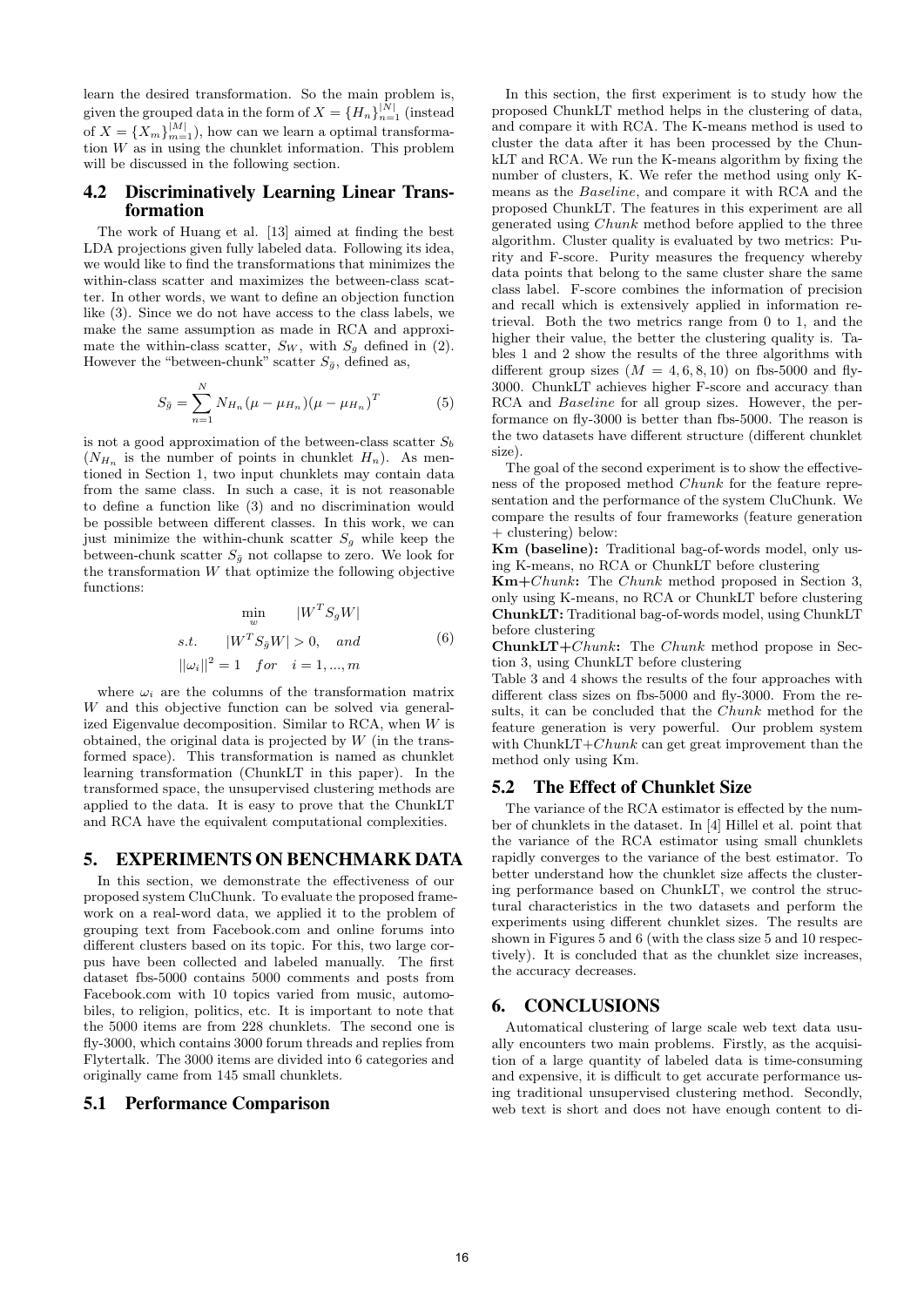| Algorithm | Baseline<br>F-Score<br>Purity |       | RCA               |       | ChunkLT           |       |  |
|-----------|-------------------------------|-------|-------------------|-------|-------------------|-------|--|
| М         |                               |       | F-Score<br>Purity |       | Purity<br>F-Score |       |  |
|           | 0.598                         | 0.652 | 0.654             | 0.683 | 0.713             | 0.744 |  |
|           | 0.522                         | 0.543 | 0.575             | 0.602 | 0.622             | 0.653 |  |
|           | 0.462                         | 0.489 | 0.546             | 0.525 | 0.564             | 0.581 |  |
| 10        | 0.406                         | 0.422 | 0.472             | 0.503 | 0.532             | 0.545 |  |

Table 1: Results of K-means clustering applied to fbs-5000 dataset with three different preprocessing and four different class sizes

Table 2: Results of K-means clustering applied to fly-3000 dataset with three different preprocessing algorithms and four different class sizes

| Algorithm | Baseline |        | RCA               |       | ChunkLT |        |  |
|-----------|----------|--------|-------------------|-------|---------|--------|--|
| M         | F-Score  | Purity | F-Score<br>Purity |       | F-Score | Purity |  |
|           | 0.622    | 0.684  | 0.704             | 0.732 | 0.752   | 0.805  |  |
|           | 0.573    | 0.626  | 0.601             | 0.640 | 0.655   | 0.677  |  |
|           | 0.536    | 0.579  | 0.569             | 0.595 | 0.608   | 0.625  |  |
| 10        | 0.487    | 0.518  | 0.516             | 0.539 | 0.561   | 0.595  |  |

Table 3: Results of different algorithms applied to fbs-5000 with four class sizes

| <b>RCA</b> | Km.     |        | $Km + Chunk$ |        | ChunkLT |        | $ChunkLT+Chunk$ |        |
|------------|---------|--------|--------------|--------|---------|--------|-----------------|--------|
| М          | F-Score | Purity | F-Score      | Purity | F-Score | Purity | F-Score         | Purity |
| 4          | 0.537   | 0.622  | 0.598        | 0.652  | 0.644   | 0.667  | 0.713           | 0.744  |
|            | 0.487   | 0.508  | 0.522        | 0.543  | 0.569   | 0.614  | 0.622           | 0.653  |
|            | 0.437   | 0.450  | 0.462        | 0.489  | 0.512   | 0.535  | 0.564           | 0.581  |
| 10         | 0.389   | 0.411  | 0.487        | 0.518  | 0.482   | 0.504  | 0.532           | 0.545  |

Table 4: Results of different algorithms applied to fly-3000 with four class sizes

| $_{\rm RCA}$     | Km      |        | $Km+Chunk$ |        | ChunkLT |        | $\overline{\text{ChunkLT}} + \text{Chunk}$ |        |
|------------------|---------|--------|------------|--------|---------|--------|--------------------------------------------|--------|
| $\boldsymbol{M}$ | F-Score | Purity | F-Score    | Purity | F-Score | Purity | F-Score                                    | Purity |
|                  | 0.600   | 0.575  | 0.622      | 0.684  | 0.635   | 0.703  | 0.752                                      | 0.805  |
|                  | 0.521   | 0.533  | 0.573      | 0.626  | 0.595   | 0.638  | 0.655                                      | 0.677  |
|                  | 0.485   | 0.488  | 0.536      | 0.579  | 0.555   | 0.601  | 0.608                                      | 0.625  |
| 10               | 0.404   | 0.457  | 0.482      | 0.504  | 0.567   | 0.592  | 0.561                                      | 0.595  |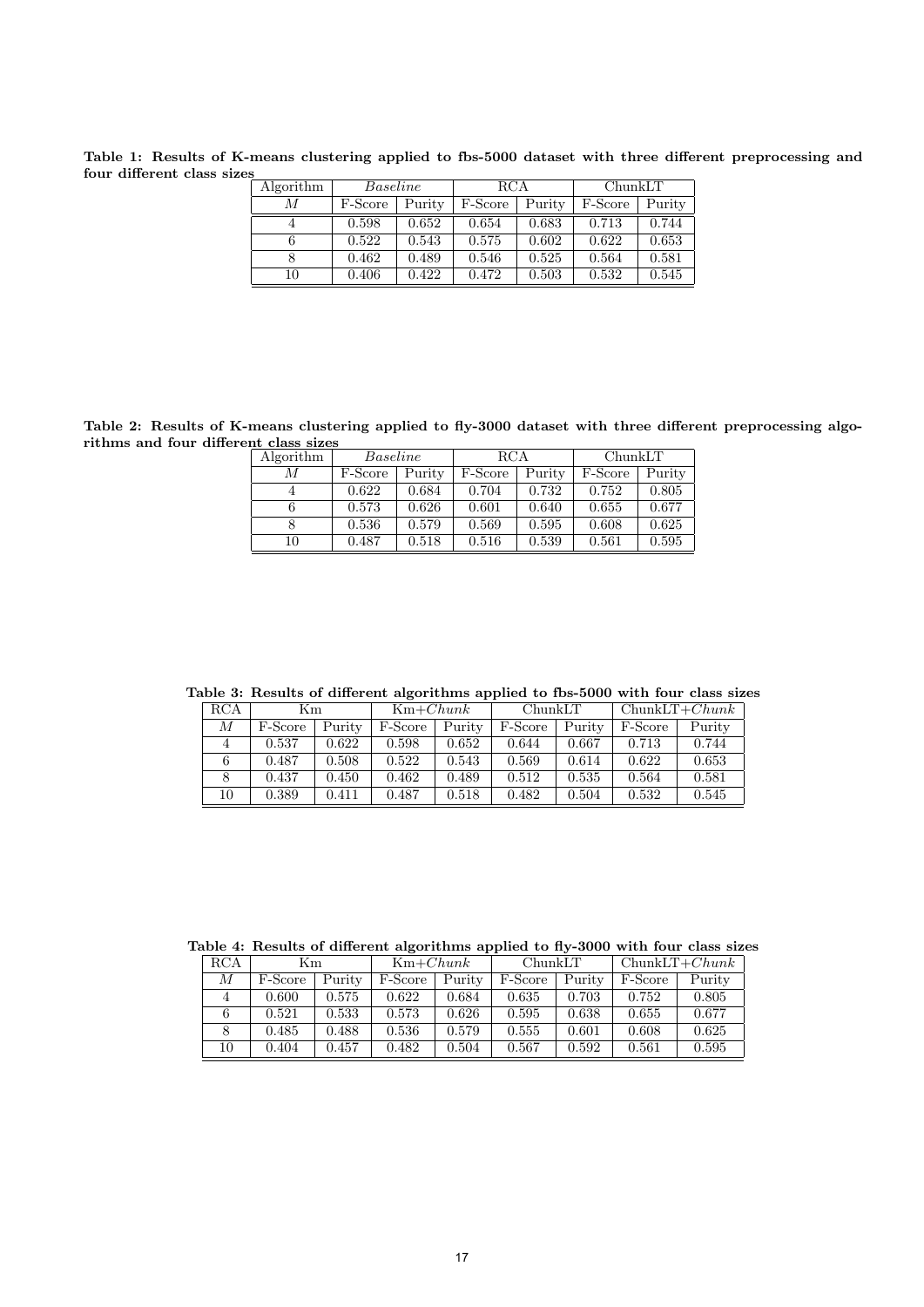

Figure 5: Accuracy on test set with different chunk size when the class size is 5



Figure 6: Accuracy on test set with different chunk size when the class size is 10

rectly build a feature space for clustering. In this paper, we have presented a general framework which learns discriminative linear transformations using only unlabeled chunklet data. The chunk information can be obtained easily or even automatically for several kinds of web application. We demonstrated that the classification/clustering performance for web text can be significantly improved by: 1)incorporating the inherent chunklet information into the clustering framework; 2)enriching the representation of short text with additional features from related chunklets. Interestingly, the ChunkLT method got large improvement, even though it only needs slightly more prior information than the unsupervised method.

The key idea in this paper, which is to explore inherent or automatically obtained chunklet information to help clustering analysis, represents an interesting research direction in web text mining. There are many potential future directions from this work. A straightforward task would be applying it to the other type of social media data, like topic-based blog summarizing, and feature-based customer review analysis. In the theoretical sense, the current version is a linear machine and we plan to extend it to a non-linear machine with the kernel technique in future.

## 7. ACKNOWLEDGMENT

This work is supported in part by NSF award numbers CCF-0621443, OCI-0724599, CCF-0833131, CNS-0830927, IIS-0905205, OCI-0956311, CCF-0938000, CCF-1043085, CCF-1029166, and OCI-1144061, and in part by DOE grants DE-FG02-08ER25848, DE-SC0001283, DE-SC0005309, DE-SC0005340, and DE-SC0007456. We also would like to thank Facebook.com, Voxsupinc.com for providing access to their data.

## 8. REFERENCES

- [1] 200 million Tweets per day. http://blog.twitter.com/2011/06/200-million-tweetsper-day.html.
- [2] Measuring semantic similarity between words using web search engines. In Proceedings of the 16th international conference on World Wide Web, WWW '07, pages 757–766, New York, NY, USA, 2007. ACM.
- [3] S. Banerjee, K. Ramanathan, and A. Gupta. Clustering short texts using wikipedia. In SIGIR '07: Proceedings of the 30th annual international ACM SIGIR conference on Research and development in information retrieval, pages 787–788, New York, NY, USA, 2007. ACM.
- [4] A. Bar-Hillel, T. Hertz, N. Shental, and D. Weinshall. Learning distance functions using equivalence relations. In In Proceedings of the Twentieth International Conference on Machine Learning, pages 11–18, 2003.
- [5] S. Becker, S. Thrun, and K. Obermayer, editors. Advances in Neural Information Processing Systems 15 [Neural Information Processing Systems, NIPS 2002, December 9-14, 2002, Vancouver, British Columbia, Canada]. MIT Press, 2003.
- [6] B. Carter. How To Get More Likes And Comments On Facebook. http://allfacebook.com/how-to-getmore-likes-and-comments-on-facebook-book-excerpt.